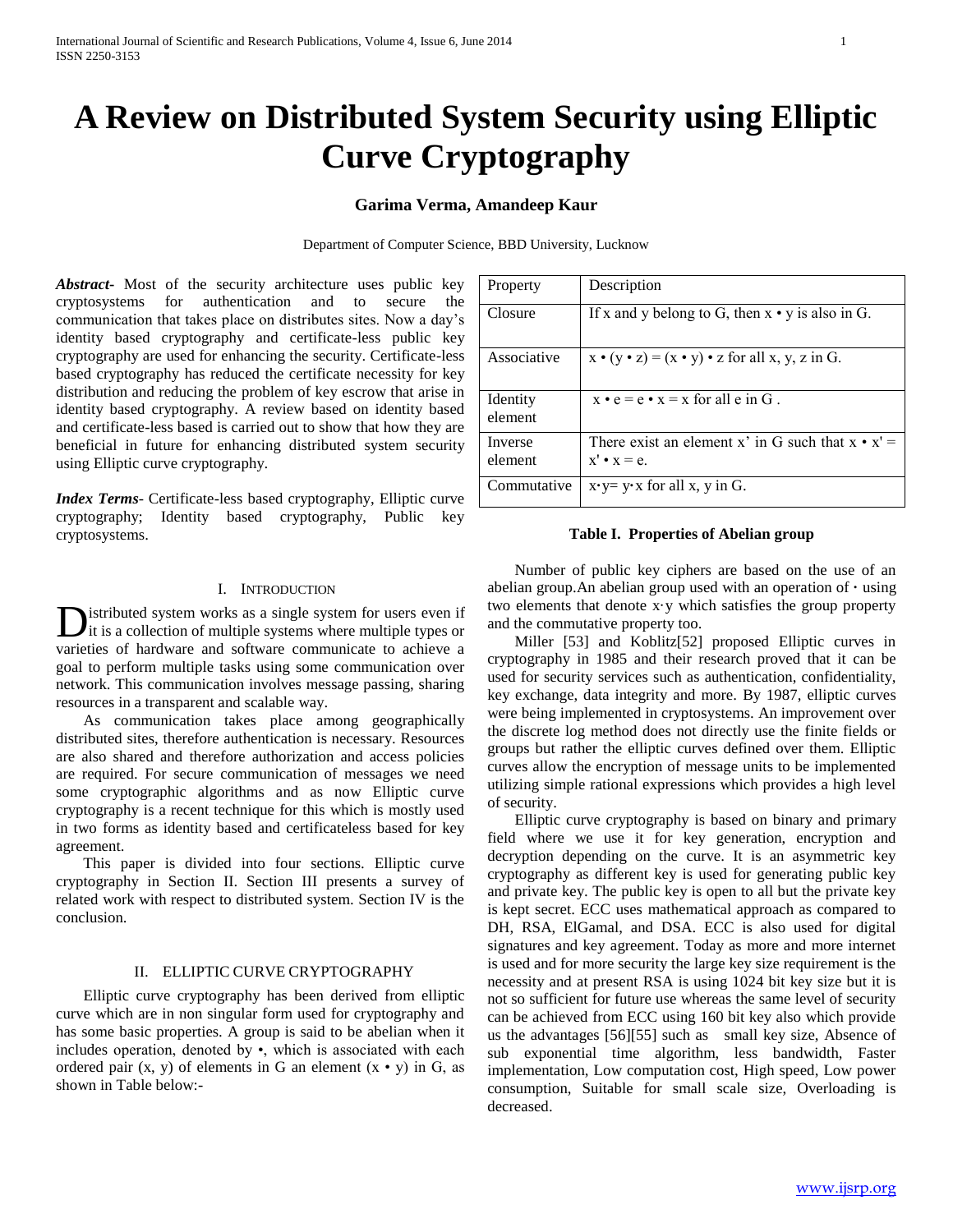For elliptic curve the dependency is on the domain parameters and the finite field Fp or  $F<sup>2m</sup>$  can be selected. The security of ECC depends on the DLP problem i.e. Discrete Logarithm Problem, If P and Q are two points on any elliptic curve so that Q=kP,then it is easy to obtain Q when we know k and P but hard to know k even if we know P and Q as k should be large .this k is the DLP of Q to the base p and law of multiplication is used. If suppose P and Q is known then also at least square root of the number of the points on average to find k and if the field size if  $f<sup>2m</sup>$  then at least  $2^{(m/2)}$  points must be guessed to crack this.[13].Two method that are used for solving DLP are square root method and Silver-pohlig-Hellman, to avoid this use a large prime so that the facto also include large prime which will very exponentially, that why ECC provide a high level of security and RSA security is depended on the difficulty of factoring large numbers and it takes sub exponential amount to break.NIST had recommended that 1024 bits are sufficient for use until 2010.[57]

### III. ELLIPTIC CURVE CRYPTOGRAPHY BASED APPROACHES

1. Identity Based Cryptography

 In [3] Tate pairing is used for authentication and authorization of GSI. Use of non–interaction secret sharing protocol and one round tripartite DH protocol is done to propose PKG security infrastructure. ID based security infrastructure is compared with public key infrastructure and presented.

 ID based authenticated multigroup keys agreement scheme is presented in [5] which use bilinear pairings. The users having different trust domains requires authentication and ID Based scheme provides mutual authentication for this using the shared password authentication mechanism for generating one time password for every session. The demerit of hash function compulsion in pairings based authentication protocol is been avoided using ID based authenticated multigroup keys agreement scheme and it is beneficial for large scale distributed and dynamic grid resources.

 For efficient key management and moderate security a new scheme ID based proxy signature scheme is presented in [7].The ID based proxy signature scheme uses bilinear pairings. The proposed methodology is observed to be closely related to Diffie-Hellman of the random oracle model.

 For secure resource allocation and to authenticate identities of grid members public key infrastructure (PKI) is used. For better security in grid security architecture Identity based cryptography is proposed in [9] which uses customized identity based key agreement protocol. This protocol provides more security and supports the delegation services and single sign on in GSI.

 In grid computing security is an important issue .For more security user authentication scheme is developed in [16] which provides strong mutual authentication for user and server and requires only one way hash function and server private key.

 Several issues related to Identity based using Tate pairing and Weil pairing has been discussed to increase the efficiency of the protocols. Authenticated key agreement (AK) protocol and AK with key confirmation (AKC) protocols is developed in [17] doing some changes in smart's AK protocol. This protocol

avoids the key escrow of trust authority which issue private key and increase the benefits that is forward secrecy property.

 A new protocol is presented in [18] using signature scheme based on bilinear pairings is identity based authenticated key agreement protocol which increases the efficiency and security of the two party authentications.

 Proxy signature is being discussed today for much application such as distributed system and grid computing and some identity based proxy signature scheme are presented in concurrent years but they are not so efficient when we talk about security and computation. A more secure identity based strong designated verifier proxy signature (ID-SDVPS) based on elliptic curve bilinear pairings in [19] for more security is presented. The proposed scheme is suitable where more security and less computational cost requirement is such as in grid computing.

 In [20] for scalar multiplication a new algorithm is proposed which is faster and based on Tate pairings using the elliptic curve over  $F_{2m}$ . By this technique speed is being improved and this is evaluated comparing it to RSA.

 Paring based cryptosystems is mainly based on identity based encryption which provides security in improved way. Tate pairing in [21] is used to show the operations using the different co-ordinates of elliptic curve to improve the performance of pairings.

 Bilinear maps based on wail pairings is used and a new identity based encryption is discussed in [23] using the random oracle model security and their applications for system which required security.

 In [25] a new Hierarchical identity based encryption (HIBE) is presented which provide full security in random oracle model based on bilinear pairings.

 Based on bilinear pairings where only two bilinear map computations is required for cipher text, HIBE is proposed in [26] which provide efficiency and short cipher text with secure public key and fully secure in random oracle model and also limited delegation is supported.

 Without using random oracle model a new anonymous hierarchical identity based encryption is developed in [27] which reduce the computation cost as no dependency on the depth of hierarchy. The scheme is based on composite bilinear group which acquires selective-ID security.

 Use of Identity based cryptography is discussed in [28] for Grid security architecture to improve the computational power and scalability.

 Extensive use of public key certificates for long term and short term in PKI is replaced using IBC in [29].IBC provides more security, lightweight in grid with simple way when compared with conventional PKI.

 For identity based cryptography a distributed (PKG) is proposed in [30] to overcome the problem of key escrow using the bilinear pairings and proved under the random oracle model and analysis is also done.

 Using the property of identity based cryptography a new concept is developed in [31] that is dynamic key infrastructure for grid which introduce the concept of master public key to compute per session key by any user.

 For cloud security a new architecture is discussed in [33] using the combination of Identity based encryption and identity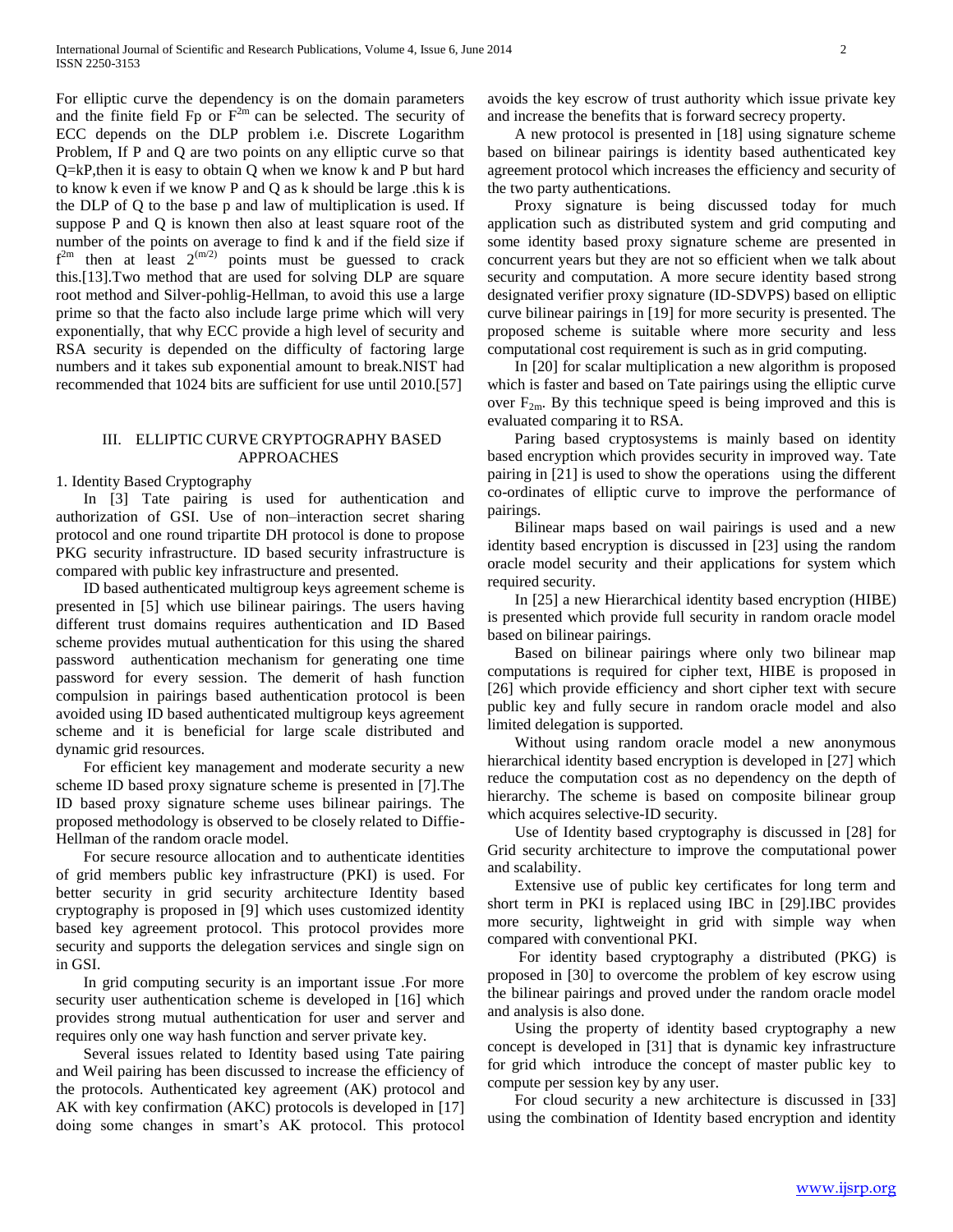based signatures with an authentication protocol providing efficiency and reducing the computational cost.

 Different properties of pairing are discussed in [34] when used in cryptography and to compare the pairings and the easy way of pairing to be used to design in the cryptographic schemes in grid architecture.

 Using the concept of identity based cryptography a new method of generating public keys is presented in [35] that is identity based secret public keys using random strings which provides more security against online passwords guessing and other attacks when compared with RSA or DH. The protocol also allow secure establishment of TLS channels with allow passwords.

 X.509 certificates and PKI are mostly used for grid authentication but include some demerits such as low anti-attack capability with poor efficiency. To improve this identity based cryptography is discussed in [37] for secure end efficient grid authentication without using random oracles and the proposed method is used to create private keys.

 In[48] Enhanced Identity based cryptography(EIBC) for key management is discussed and is based on identity based cryptography which provide an easy way to manage keys and increasing the efficiency providing high level of security for smart grid networks.

## 2. Certificateless Based Cryptography

 Some application of bilinear pairings are: - (i) signatures scheme (ii) pairing based encryption schemes or others are presented. A Certificateless signature based scheme is proposed in [6] which uses bilinear pairing. It does not involve pairing computation, also certificateless proxy signature scheme is proposed and both schemes are analyzed from point of security.

 In [11] certificateless protocol for authentication and key agreement (CL-AK) is proposed for grid computing. Some benefits proved of the proposed protocol are: - efficiency, forward secrecy, known key secrecy and no key control.

 In open network data encryption is mostly used and for this purpose RSA and DH are used mostly, but it is not much suitable for large number of bits.

 To overcome the problem of RSA and Diffie Hellman. ECC is used in [12] for encryption /decryption of a text message by transforming the message on the elliptic curve over GF (p) using the point  $Pm(x, y)$ .

 Certificate-less public key cryptography avoids key escrow problem of identity based cryptography and more security in grid security infrastructure .In this without pairings the certificateless is proposed [36] which eliminates the type-I attack.

 For authentication of identity, identity based cryptography uses certificates which increases overhead. to reduce this overhead a new scheme is proposed in [38].This scheme is certificateless based on elliptic curves named Elliptic curve based certificateless signatures for identity based encryption(ECCSI) which has some advantages such as low computation and low bandwidth.

 With the use of certificateless public key cryptography use of certificates has been tried to removed in[45] to generate private and public key for the user.

 In [46] a new certificateless public key encryption (CLPKE) is developed which is bilinear free and proved under random oracle model. This encryption scheme is more secure against ciphertext attack, key replacement attack and more.

 Certificateless key agreement is mostly done using the bilinear pairings which increases the computational cost but here a new authenticated key protocol is used in[47] which is based on certificateless and does not require bilinear pairings which reduce the cost and provide more efficiency.

 A new secure and efficient certificateless two party authenticated key agreement protocols (CTAKA) is proposed in [49]. The protocol is secure against Type-I and Type-II attacks. Pairing is not used which reduces the computational cost with no requirement of interaction between the communicating parties.

 To avoid the key escrow problem of identity based, certificateless key agreement is used which improve the performance as discussed in [50].

 Using bilinear parings certificateless authenticate key agreement protocol is revised in [51] which is also proved secure under random oracle model.

 Construction of certificateless key agreement protocol is done in [58] from the certificateless key encapsulation which provide more security from Type-I and Type-II attacks in the CK model.

 A new key generation technique is discussed in [59] for private key and public key using certificateless public key cryptography which can produce multiple public keys for a single private key increasing the security.

 Certificateless public key cryptography has the combined features of identity based and PKI and a new certificateless two party key agreement protocol has been proposed in [60] two show that it is more practical when compared with others.

 Pairing free protocols has been developed in [61] to show that they are more secure in random oracle model using elliptic curves with certificateless key agreement protocol.

 In any open network key agreement is an important process which should be authenticated to avoid active attacks and for this Simulatable certificateless two party protocol has been discussed in [62].

## 3. Others

 Elliptic curve cryptography is the best algorithm for solving the elliptic curve discrete logarithm problem used in [1] when compared to RSA, with small parameters and providing more security with the small key size. Some benefits of ECC are:

(i) Key exchange (ii) key generation (iii) digital signature.

 In [2] a new scheme named ECGSC is proposed based upon ECDSA and Generalized Signcryption. Confidentiality, Nonrepudiation and Unforgeability are proven based on Random Oracle Model.ECGSC increases the security with low computational cost with 78%.

 For secure digital images an efficient symmetric encryption is proposed in [4] which reduces the disadvantages of system performance, security and small key space problem and based on cyclic elliptic curve and chaotic system. With eight 32bit registers it converts the 256 bit plain image into 256 bit of cipher image generating pseudorandom bit sequence for round keys. This scheme increases the security of the images and fast encryption is done as compared to others.

Security in wireless channels requires: - (i) encryption (ii) authentication (iii) authorization. When communicating over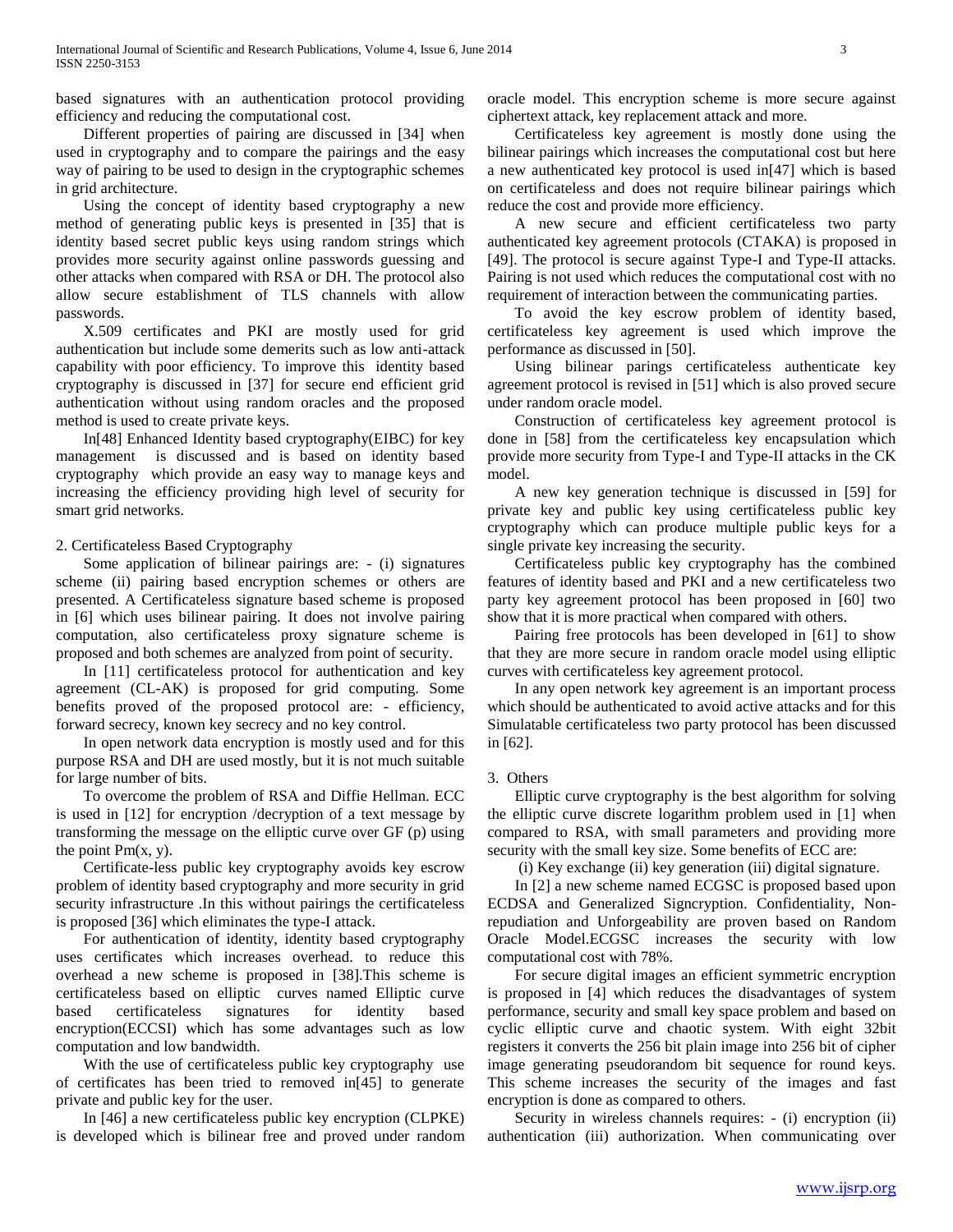public network as web some factor to be considered are privacy and anonymity .In [8] ECC is used to extend onion routing for dynamic token exchange.ECC provides better results in terms of memory, smaller key size, faster computation, bandwidth savings, low power consumption and faster computation as compared to Rascals the performance of both ECC and RSA has been compared

 Some security threats and attacks in grid networks are: eavesdropping, impersonation and message modification etc. Robust and efficient authentication protocol is presented in[10] using ECC to enhance the security in grid networks which also allow mutual authentication and session key agreement increasing the security such as session key security and known key security.

 Password Authenticated Key Exchange (PAKE) protocol is being proposed in [14] with ECC approach. The proposed protocol is implemented in two steps:

 (I)An auxiliary mechanism (ECC version of PAKE) is proposed

(ii)Extend the mechanism to a multilayer consensus model.

 The benefits of the proposed protocol is that hash function is reduced to one and password shared id being utilized in home area network controller for smart grid and only 12 packets is required to exchange which reduce the delay by one and a half.

 In [15] pairing based cryptography is presented using some application of bilinear pairings which provide some mechanism for trust delegation and confidentiality for grid computing.

 The problem of poor scalability in GSI architecture due to GSI authentication arising when using the security protocols. In [22] to improve the scalability problem a new authentication framework using bilinear pairings is presented which help to minimize the frequent communications.

 For grid application a new authentication is discussed in [24] where passwords are used to authenticate the users supporting mutual authentication, delegation without certificates.

In [32] RSA and ECC are compared where ECC is used now days as an alternative solution increasing scalability, efficiency and performance in GSI.

 Use of elliptic curve in elliptic curve cryptography helps to reduce the modular exponentiation .based on this a new method is introduced in [39] which offers private credentials .this helps to reduce property sharing resistance. Unforgeability etc.

 A relationship between mathematics and cryptography is discussed in [40] related to the context of elliptic curve which intractable when we talk about complexity. In these biometric signatures is presented which provide high speed and high security.

 A discussion about elliptic curve cryptography is done in [41] with a comparison of RSA that how it can be used in network security .Benefits of ECC when compared to RSA is that is provide high speed and more security with smaller keys.

In [42] elliptic curve is applied and a new pairing method is introduced which is pairing based remote authentication. In this method no requirement of password of the login user and they can change their password when they want. Increasing the flexibility of the authentication scheme.

 Using elliptic curve cryptography a new access control scheme is proposed in [43] to reduce the security problems as compared to public key-based access control.

To secure elliptic curve cryptosystems, new algorithm is presented fractional width-want is presented in [44] to resist some attacks as side channel attacks. The algorithm reduces the computation cost at lowest.

### IV. CONCLUSION

 Use of identity based and certificateless based key agreement using elliptic curve cryptography are today's most important techniques used to increase the distributed system security and this techniques has replaced the traditional PKI, it has reduced the more consumption of power bandwidth ,less costs and small key size providing more security. Certificateless based public key cryptography has eliminated the need of certificate required for key distribution. No key escrow problem that occurs in ID based, Partial private key is generated so no breaching of private key, Increased efficiency, Reduced cost, Use of the technology is simple. When requirement of short term private key generation ID based is suitable but when long term is required use of certificate-less is better option. With or without bilinear pairing certificateless and ID based is used as it is required. Comparison of these are given in table II.

| Features                 | Public<br>key<br>cryptography                                                         | Identity based<br>cryptography                                                                                                    | Certificateless<br>based<br>cryptography                                                                                        |
|--------------------------|---------------------------------------------------------------------------------------|-----------------------------------------------------------------------------------------------------------------------------------|---------------------------------------------------------------------------------------------------------------------------------|
| Private key<br>creation  | By the use of<br>certificates                                                         | Using<br>the<br>trusted<br>authority                                                                                              | Partial private<br>key<br>is<br>generated<br>using<br><b>KGC</b><br>and other<br>$\mathbf{i}$ s<br>generated<br>by<br>the user. |
| Public Key<br>generation | By the use of<br>certificates                                                         | Using<br>the<br>user's identity                                                                                                   | No public key<br>certificate<br>is<br>used                                                                                      |
| Trust                    | <b>Trust</b><br>problems<br>is<br>there                                               | Trust<br>management<br>takes place                                                                                                | Updation<br>of<br>trust in after<br>every session                                                                               |
| Authenticity             | Certificate<br>demonstrates<br>the<br>authentication<br>of identifying<br>information | Public key is<br>generated<br>before<br>generation of<br>private key so<br>trusted<br>authority need<br>not<br>to<br>authenticate | Partial key is<br>generated<br><b>SO</b><br>no requirement<br>of authenticity                                                   |
| Identity<br>based        | Yes                                                                                   | Yes                                                                                                                               | N <sub>o</sub>                                                                                                                  |

## **Table II Comparison among PKI,ID based, Certificateless based.**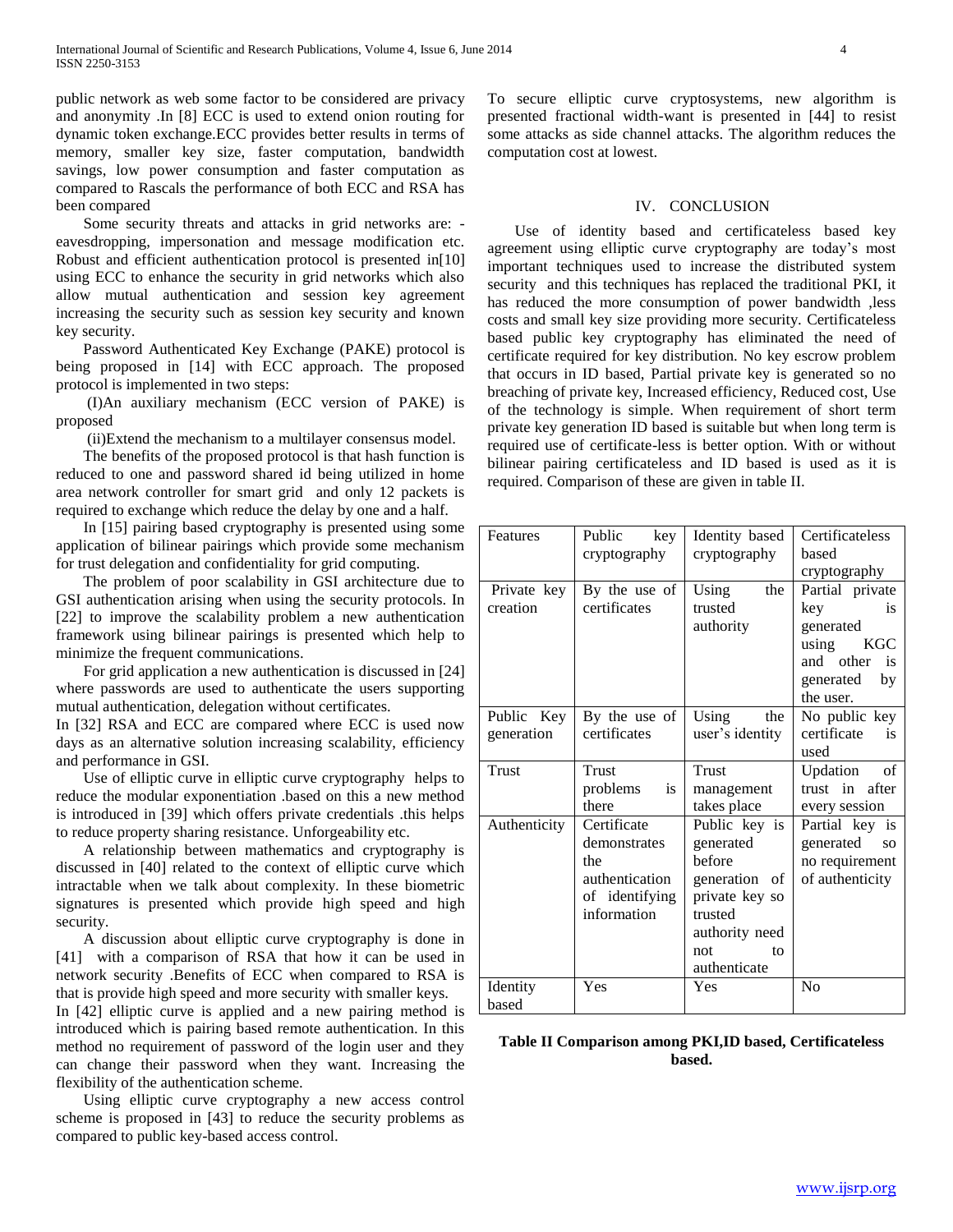#### **REFERENCES**

- [1] Y.Zhu, X.Lin and G.Wang, "Design of Elliptic Curve Cryptography in GSI", International conference on high performance computing and application, 2005, pp.623-628.
- [2] Y.Han, X.Y., Ping W., Y.Wang and Y. Hu, "ECGSC: Elliptic Curve Based Generalized Signcryption", lecture notes in computer science Volume 4159, 2006, pp. 956-965.
- [3] X. Huang,L. Chen,L. Huang and M. Li , "An Identity-Based Model for Grid Security Infrastructure", Lecture Notes in Computer Science Volume 3563,2005, pp. 258-266.
- [4] A. Abd El-Latif, Li and X. Niu , "A new image encryption scheme based on cyclic elliptic curve and chaotic system", 2008 International Symposium on Electronic Commerce and Security, july 2012.
- [5] X.wang and S.wang, "ID based Authenticated multigroup keys agreement scheme for grid computing", vol 6320, 2010, pp. 259-266.
- [6] X.lin, k.chen and l.sun, "certificateless signature and proxy signature schemes from bilinear parings", vol 45.issue 1, 2005, pp. 76-83.
- [7] J.Xu, Z. Zhang and D.feng, "ID based proxy signature using bilinear pairings", vol 3759, 2005, pp. 359-367.
- [8] H. P. Begam and M. Mohamed, "Performance Analysis of Elliptic Curve Cryptography Using Onion Routing to Enhance the Privacy and Anonymity in Grid Computing", International Journal of Future Computer and Communication, vol. 1, No. 2, August 2012.
- [9] H.W.lim and K.G.Paterson, "Identity based cryptography for grid security", international journal of information security, vol 10, feb 2011, pp. 15-32,.
- [10] L.zhang, Wuhan, S.tang, Y.jiang and Z.Ma, "Robust and efficient authentication protocol based on elliptic curve cryptography for smart grids", IEEE international conference, Aug 2013, pp. 2089-2093.
- [11] S.Wang1, Z.cao and H.bao, "Efficient certificateless authentication and key agreement for grid computing", International journal of network security, vol 7, no.3, Nov 2008, pp. 342-347.
- [12] S.Vigila, N.islam, and K.Muneeswaran, "Implementation of text based cryptosytem using elliptic curve cryptography", first international conference on advance computing , Dec 2009, pp. 82-85
- [13] T.N.Shankar and G.sahoo, Cryptography with Elliptic curves, International Journal of Computer and Application Vol2, May 2009 .
- [14] H. Nicanfar and V.C.M.leung "Multilayer Consensus ECC-Based Password Authenticated Key-Exchange (MCEPAK) Protocol for Smart Grid System", Volume: 4, Issue: 1, Mar 2013, pp.253 - 264.
- [15] A.Saxena, La Trobe, Bundoora and B.Soh, "Pairing Based Cryptography for Distributed and Grid computing", IEEE international conference on communications, Vol 5, June 2006, pp.2335 - 2339.
- [16] R.Lu, Z. Cao, Z. Chai, and X.i Liang and R. lu, "A Simple User Authentication Scheme for Grid Computing", International Journal of Network Security, Vol.7, No.2, Sept. 2008, pp .202–206
- [17] L. Chen and C. Kudla, "Identity Based Authenticated Key Agreement Protocols from Pairings", 16thIEEE Computer security foundation, July 2003, pp.219-233.
- [18] Marko Hölbl,Tatjana Welzer,Boštjan Brumen, "An improved two-party identity-based authenticated key agreement protocol using pairings", Journal of Computer and System Sciences, Vol 78, Issue 1, January 2012, pp. 142–150.
- [19] SK Hafizul Islam,and G.P. Biswas, "A provably secure identity-based strong designated verifier proxy signature scheme from bilinear pairings", Journal of King Saud University - Computer and Information Sciences, Vol 26, Issue 1, January 2014, pp. 55–67.
- [20] P.S.L.M Barreto, H.Y.Lim, B.Lynn and M.scott. "Efficient algorithms for pairings based cryptosystems.", In m.Yung editor, advances in cryptologyproceedings of crypto 2002, and springer Verlag LNCS 2442, 2002, pp. 354-368.
- [21] Z.Cheng and M.Nistszakis, "Impelementing Pairing Based cryptosystems", 2005
- [22] L.Chen, H.W.Lim and W.Mao, "User-friendly Grid Security Architecture and protocols", Lecture notes in computer science, vol 4631,2007, pp. 139- 156.
- [23] Debone, M.Frankliny, "Identity-Based From Weil Pairing", lecture notes in computer science, Proceedings of crypto 2001, vol 2139, 2001, pp.213-229, springer Verlag.
- [24] J.crampton, H.W.Lim, K.G.Paterson and G.Price, "A certificate- free grid security infrastructure supporting password based user authentication", in proceedings of 6th annual PKI R&D workshop, 2007.
- [25] C.Gentryl and A.silverberg, "Hierarchical ID based cryptography", In Y.Zheng,editor,Advances in cryptology-proceedings of ASIACRYPT 2002, Springer Verlag, pp.548-566.
- [26] D.Boneh, X.Boyen and Eu-Jin Goh, "Hierarchical identity based encryption with constant size cipher text", Advances in cryptology-EUROCRYPT 2005, vol 3493, lecture notes in computer science, springer, 2005, pp. 440-456.
- [27] J.Hong Seo, T.Kobayashi, M.Ohkubu and K. Suzuki, "Anonymous Hierarchical Identity-Based encryption with constant size ciphertexts", Lecture notes in computer science, vol5543, 2009, pp. 215-234.
- [28] H.W.Lim and M.J.B.Robshaw, "On identity-based cryptography and grid computing", lecture notes in computer science, Proceedings off the 4th international conference on computational science (ICCS 2004), vol-3036, 2004, pp. 474-477.
- [29] H.W.Lim, "Designing grid security infrastructure using Identity based cryptography", 2010.
- [30] A.Kate and I.Golberg, "Distributed Private-key generators for identitybased cryptography",2009.
- [31] H.W.Lim and M.J.B. Robshaw, "A dynamic infrastructure for grid", proceedings of the European grid conference (EGC 2005) , 2005, pp. 255- 264, Springer Verlag LNCS 3470.
- [32] H.Khurana, R.Koleva and J.Basney, "Performance of cryptographic protocols for high-performance, high-bandwidth and high-latency grid systems", IEEE international conference on e science and grid computing, dec 2007, pp. 431-439.
- [33] H.Li, D.Yuanshun and B.Yang, "Identity based cryptography for cloud security", IACR Cryptology ePrint Archive 01/2011; 2011.
- [34] S.D.Galbraith, K.G.Paterson and N.P.smart, "Pairings for cryptographers", 2008.
- [35] M.Hedayati, S.H.kamali and R.Shakerian, "Using Identity-based public keys cryptography for heuristic security analyses in grid computing", 2010.
- [36] G.sharma, S.bal and A.K. Verma, "On the security of certificateless signature schemes", international journal of distributed sensor networks, 2013.
- [37] Z.Yan, H.Wang, R.Wang, "Grid authentication from identity-based cryptography without random oracles", Journal of posts and telecommunications, Dec 2008.
- [38] M.groves, "Elliptic curve-based certificateless signatures for identity based encryption (ECCSI)", Feb 2012.
- [39] [39] A.athavale, K.singh and Sasswood, "Design of a private credentials scheme based on elliptic curve cryptography", first international conference on computational intelligence, communication systems and networks, July 2009, pp332-335.
- [40] O.S.Althobaiti and H.A. Aboalsamh, "An enhanced elliptic curve cryptography for biometric", 7th International conference on computing and convergence technology (ICCCT) , Dec 2012, pp. 1048-1055.
- [41] M.Amara and A.Siad, "Elliptic curve cryptography and its application", International conference on systems, signal processing and their applications (WOSSPA) , May2011, pp. 247-250.
- [42] W.T.Shvi, J.H.Chiu and B.C.Chieu, "ID based remote authentication with smart cards on open distributed system from elliptic curve cryptography", IEEE conference on Electro Information Technology, May 2005.
- [43] X.H.Le,S.Lee,I.Butun and M.Khalid, " An energy-efficient access control scheme for wireless sensor networks based on elliptic curve cryptography", Journal of communications and networks, vol11,issue6,Dec2009, pp. 599- 606.
- [44] T.Zhang, F.Mingyu and X.Zheng, "secure and efficient elliptic curve cryptography resists side channel attacks", journal of systems enginnering and electronics, vol20, issue3, June 2005, pp. 660-665.
- [45] A.Sarkar and S. Tripathi, "Removal of certificates from set protocol using certificateless public key cryptography", International Journal of Network Security and Application,2012.
- [46] AJ.Back,R.S.Nain and W.Susilo, "certifcateless public key encryption without pairings",2006.